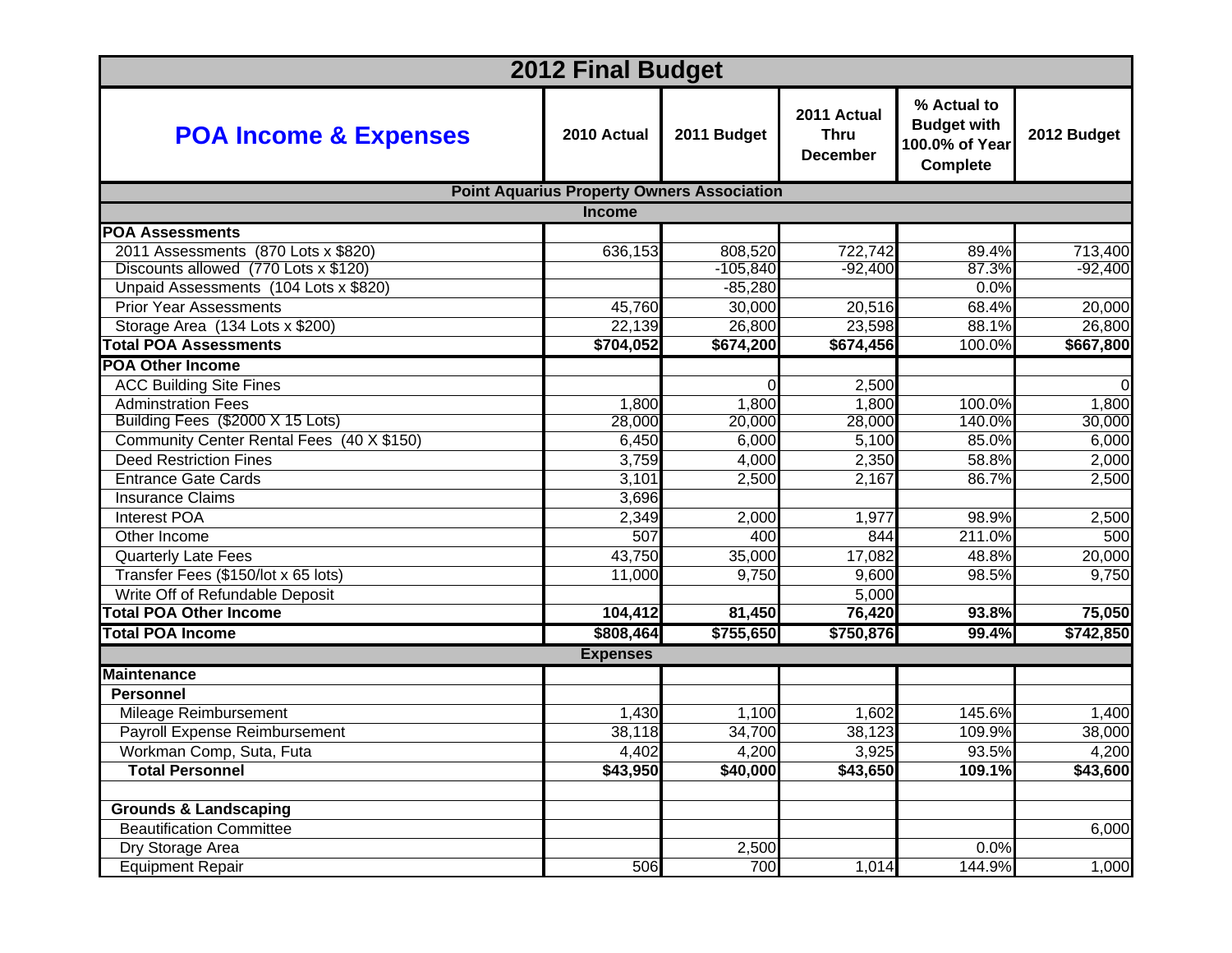| <b>2012 Final Budget</b>                             |             |             |                                               |                                                                        |             |
|------------------------------------------------------|-------------|-------------|-----------------------------------------------|------------------------------------------------------------------------|-------------|
| <b>POA Income &amp; Expenses</b>                     | 2010 Actual | 2011 Budget | 2011 Actual<br><b>Thru</b><br><b>December</b> | % Actual to<br><b>Budget with</b><br>100.0% of Year<br><b>Complete</b> | 2012 Budget |
| Fuel                                                 | 531         | 500         | 659                                           | 131.8%                                                                 | 700         |
| Grounds Maintenance/Landscaping                      | 15,866      | 12,000      | 26,371                                        | 219.8%                                                                 | 10,000      |
| Maintenance Barn                                     |             | 2,500       |                                               | 0.0%                                                                   |             |
| Mowing Contract \$47,630 contract plus ad hoc mowing | 48,934      | 54,060      | 49,829                                        | 92.2%                                                                  | 54,060      |
| Reserve A                                            |             | 1,000       |                                               | 0.0%                                                                   |             |
| Section One Pond Project                             |             | 15,000      |                                               | 0.0%                                                                   | 15,000      |
| Signs                                                | 1,485       | 250         | 423                                           | 169.2%                                                                 | 500         |
| <b>Tennis Courts</b>                                 | 165         | 500         |                                               | 0.0%                                                                   | 500         |
| <b>Tree Removal</b>                                  |             |             |                                               |                                                                        | 25,000      |
| <b>Total Grounds &amp; Landscaping</b>               | \$67,487    | \$89,010    | \$78,296                                      | 88.0%                                                                  | \$112,760   |
|                                                      |             |             |                                               |                                                                        |             |
| <b>Building Maintenance &amp; Repair</b>             |             |             |                                               |                                                                        |             |
| <b>Building Repair</b>                               | 1,420       | 7,500       | 8,400                                         | 112.0%                                                                 | 2,500       |
| <b>Community Center Cleaning</b>                     | 6,225       | 6,500       | 5,482                                         | 84.3%                                                                  | 6,000       |
| <b>Total Building Maintenance &amp; Repair</b>       | \$7,645     | \$14,000    | \$13,882                                      | 99.2%                                                                  | \$8,500     |
| <b>Swimming Pools Maintenance</b>                    |             |             |                                               |                                                                        |             |
| Pool Repair                                          | 632         | 1,000       | 2,461                                         | 246.1%                                                                 | 2,000       |
| <b>Weekly Maintenance</b>                            | 2,882       | 4,500       | 2,810                                         | 62.4%                                                                  | 4,000       |
| <b>Total Swimming Pool Maintenance</b>               | \$3,514     | \$5,500     | \$5,271                                       | 95.8%                                                                  | \$6,000     |
| <b>Gate Maintenance &amp; Repair</b>                 |             |             |                                               |                                                                        |             |
| <b>Computer Maintenance</b>                          | 398         | 750         | 912                                           | 121.6%                                                                 |             |
| <b>Gate Cards Purchases</b>                          |             | 2,000       | 2,400                                         | 120.0%                                                                 | $\Omega$    |
| Gate Repair                                          | 965         | 1,000       | 255                                           | 25.5%                                                                  | 1,000       |
| <b>Total Gate Maintenance &amp; Repair</b>           | \$1,363     | \$3,750     | \$3,567                                       | 95.1%                                                                  | \$1,000     |
| <b>Roads</b>                                         |             |             |                                               |                                                                        |             |
| <b>Repairs Streets</b>                               | 265,139     | 265,845     | 362,838                                       | 136.5%                                                                 | 250,000     |
| <b>Total Roads</b>                                   | \$265,139   | \$265,845   | \$362,838                                     | 136.5%                                                                 | \$250,000   |
| <b>Total Maintenance</b>                             | \$389,098   | \$418,105   | \$507,504                                     | 121.4%                                                                 | \$421,860   |
| <b>Operations &amp; Administration</b>               |             |             |                                               |                                                                        |             |
| <b>Management</b>                                    |             |             |                                               |                                                                        |             |
| <b>Contract Hours</b>                                | 950         | 1,400       | 213                                           | 15.2%                                                                  | 500         |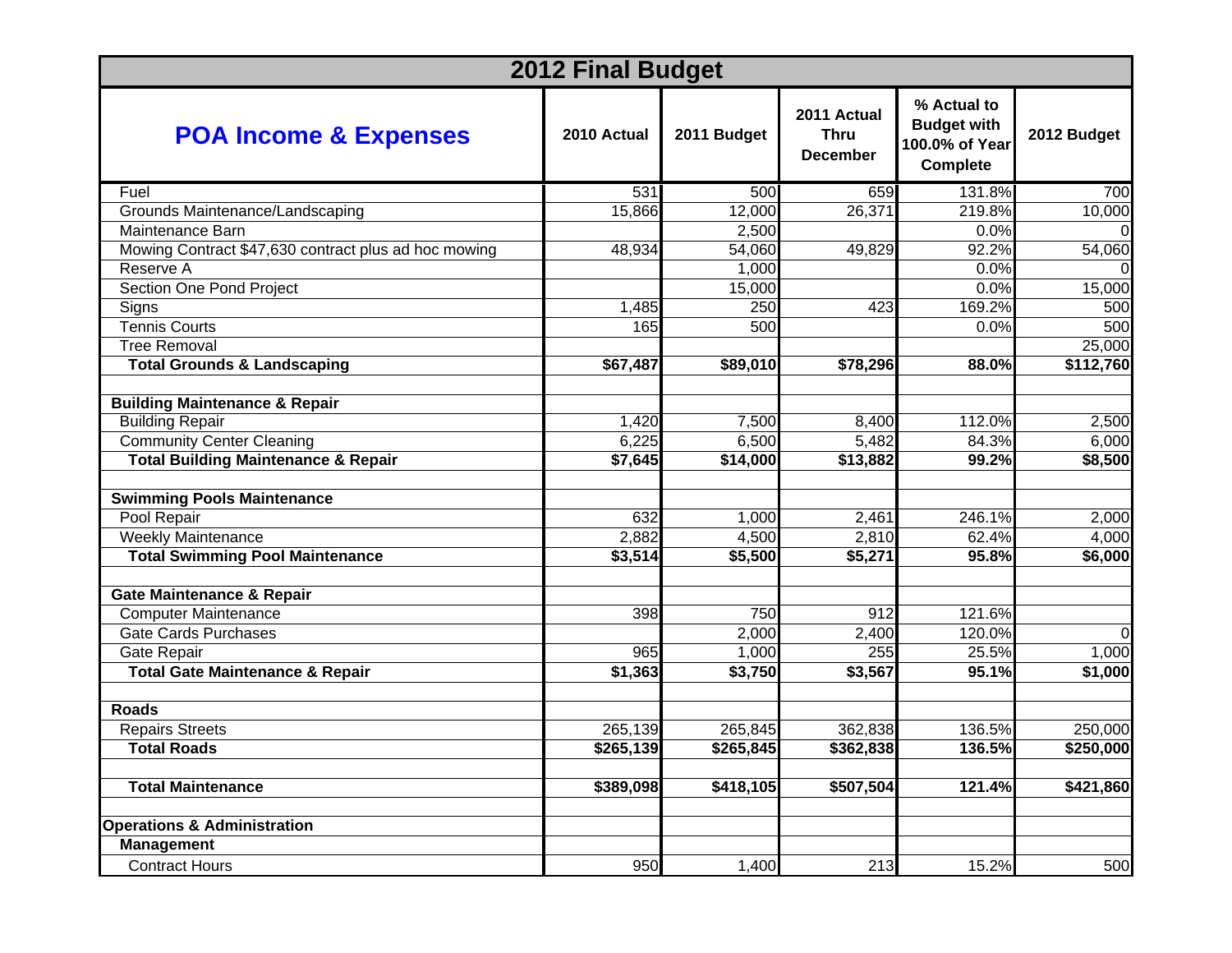| <b>2012 Final Budget</b>                     |             |             |                                               |                                                                        |             |
|----------------------------------------------|-------------|-------------|-----------------------------------------------|------------------------------------------------------------------------|-------------|
| <b>POA Income &amp; Expenses</b>             | 2010 Actual | 2011 Budget | 2011 Actual<br><b>Thru</b><br><b>December</b> | % Actual to<br><b>Budget with</b><br>100.0% of Year<br><b>Complete</b> | 2012 Budget |
| <b>Management Fees</b>                       | 51,600      | 51,600      | 51,600                                        | 100.0%                                                                 | 51,600      |
| <b>Total Management</b>                      | \$52,550    | \$53,000    | \$51,813                                      | 97.8%                                                                  | \$52,100    |
|                                              |             |             |                                               |                                                                        |             |
| <b>Security</b>                              |             |             |                                               |                                                                        |             |
| <b>Contract Constables</b>                   | 12,330      | 12,000      | 11,880                                        | 99.0%                                                                  | 12,000      |
| Contract Guards (8,760 Hours x \$11.90/Hour) | 110,623     | 104,244     | 113,607                                       | 109.0%                                                                 | 104,244     |
| Security Equipment and Maintenance           | 1,130       | 6,000       |                                               | 0.0%                                                                   | 11,000      |
| <b>Total Security</b>                        | \$124,083   | \$122,244   | \$125,487                                     | 102.7%                                                                 | \$127,244   |
| <b>Insurance</b>                             | \$42,170    | \$60,000    | \$34,666                                      | 57.8%                                                                  | \$40,000    |
|                                              |             |             |                                               |                                                                        |             |
| <b>Taxes</b>                                 |             |             |                                               |                                                                        |             |
| <b>Income Tax</b>                            | $-2,728$    | 5,000       | $-5,000$                                      | $-100.0%$                                                              | 5,000       |
| Property                                     | 1,315       | 1,800       | 1,319                                         | 73.3%                                                                  | 1,800       |
| <b>Total Taxes</b>                           | $-$1,413$   | \$6,800     | $-$3,681$                                     | $-54.1%$                                                               | \$6,800     |
|                                              |             |             |                                               |                                                                        |             |
| <b>Office</b>                                |             |             |                                               |                                                                        |             |
| <b>Communications/Website Service</b>        | 260         | 500         | 1,634                                         | 326.8%                                                                 | 1,500       |
| Office Furniture & Equipment                 |             | 5,000       |                                               | 0.0%                                                                   | 1,500       |
| Postage & Supplies                           | 7,443       | 12,000      | 9,013                                         | 75.1%                                                                  | 10,000      |
| <b>Total Office</b>                          | \$7,703     | \$17,500    | \$10,647                                      | 60.8%                                                                  | \$13,000    |
|                                              |             |             |                                               |                                                                        |             |
| <b>Utilities</b>                             |             |             |                                               |                                                                        |             |
| <b>Community Center Utilities</b>            | 3,069       | 4,000       | 3,737                                         | 93.4%                                                                  | 4,000       |
| Electric                                     | 12,478      | 13,000      | 13,576                                        | 104.4%                                                                 | 14,000      |
| Garbage                                      | 1,633       | 2,000       | 2,189                                         | 109.5%                                                                 | 2,400       |
| <b>Internet Service</b>                      | 4,915       | 4,500       | 5,162                                         | 114.7%                                                                 | 5,500       |
| Telephone                                    | 5,800       | 5,000       | 5,072                                         | 101.4%                                                                 | 5,000       |
| Utilities - Other                            | 137         |             |                                               |                                                                        |             |
| Water/Sewer                                  | 5,877       | 6,000       | 6,652                                         | 110.9%                                                                 | 7,500       |
| <b>Total Utilities</b>                       | \$33,909    | \$34,500    | \$36,388                                      | 105.5%                                                                 | \$38,400    |
| <b>Total Operations &amp; Adminstration</b>  | \$259,002   | \$294,044   | \$255,320                                     | 86.8%                                                                  | \$277,544   |
| <b>Other Expenses</b>                        |             |             |                                               |                                                                        |             |
|                                              |             |             |                                               |                                                                        |             |
|                                              |             |             |                                               |                                                                        |             |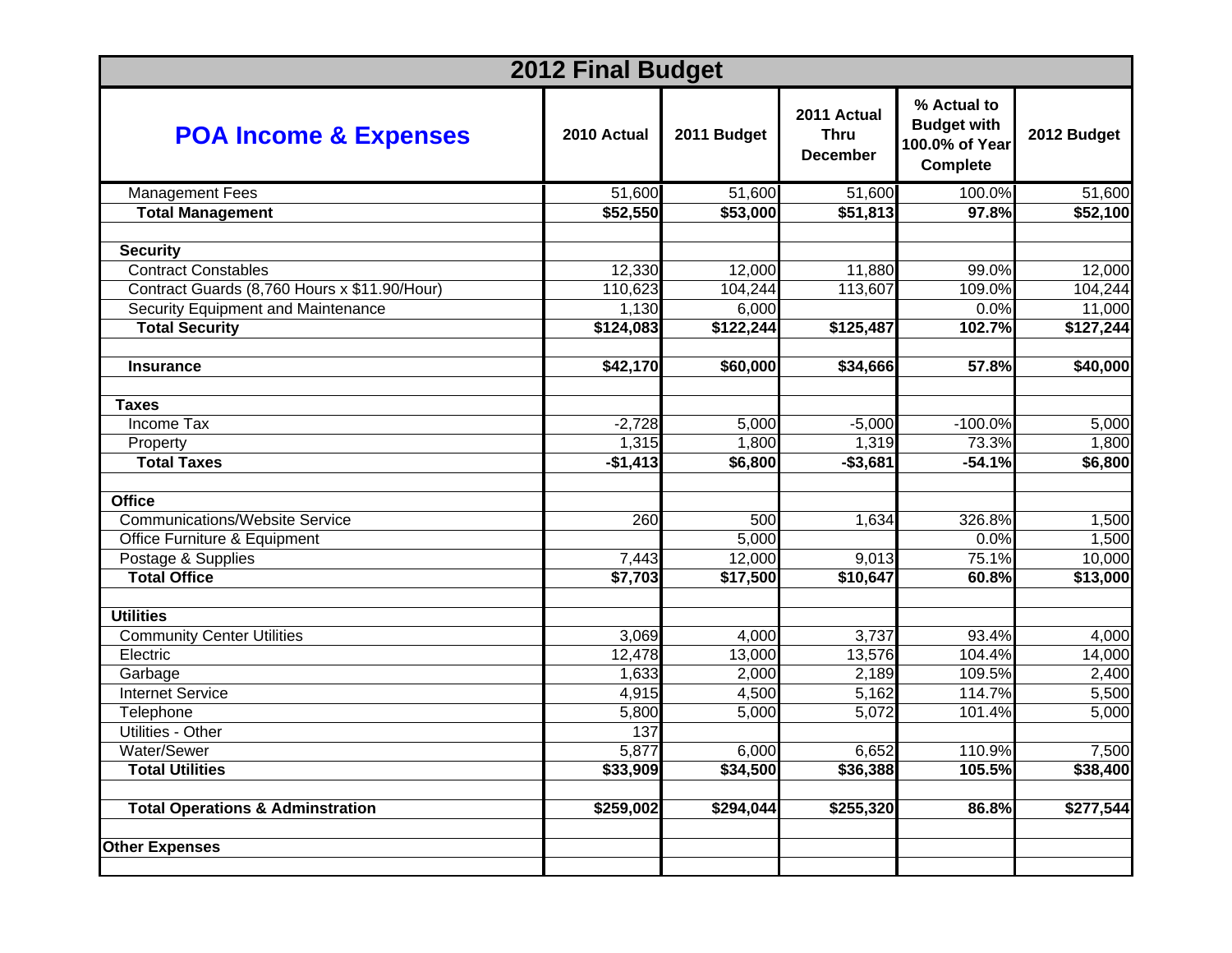| <b>2012 Final Budget</b>                               |             |             |                                               |                                                                        |             |  |
|--------------------------------------------------------|-------------|-------------|-----------------------------------------------|------------------------------------------------------------------------|-------------|--|
| <b>POA Income &amp; Expenses</b>                       | 2010 Actual | 2011 Budget | 2011 Actual<br><b>Thru</b><br><b>December</b> | % Actual to<br><b>Budget with</b><br>100.0% of Year<br><b>Complete</b> | 2012 Budget |  |
| <b>Professional Fees: Legal &amp; Accounting</b>       |             |             |                                               |                                                                        |             |  |
| Accounting                                             | 5,425       | 5,500       | 5,583                                         | 101.5%                                                                 | 5,500       |  |
| Legal                                                  | 4,606       | 12,500      | 9,997                                         | 80.0%                                                                  | 12,500      |  |
| <b>Total Professional Fees: Legal &amp; Accounting</b> | \$10,031    | \$18,000    | \$15,580                                      | 86.6%                                                                  | \$18,000    |  |
|                                                        |             |             |                                               |                                                                        |             |  |
| <b>Other Fees</b>                                      |             |             |                                               |                                                                        |             |  |
| <b>Collection Fees</b>                                 | 1,592       | 7,000       | 3,766                                         | 53.8%                                                                  | 5,000       |  |
| Fees, Bank & Recording                                 | 560         | 1,000       | 35                                            | 3.5%                                                                   | 500         |  |
| <b>Lawsuit Settlement</b>                              | 79          |             | 750                                           |                                                                        | 0           |  |
| Off Budget Improvements                                | 41,359      |             |                                               |                                                                        |             |  |
| Other Expenses                                         | 255         |             |                                               |                                                                        |             |  |
| <b>Total Other Expenses</b>                            | \$43,845    | \$8,000     | \$4,551                                       | 56.9%                                                                  | \$5,500     |  |
|                                                        |             |             |                                               |                                                                        |             |  |
| <b>Total POA Expenses</b>                              | \$701,976   | \$738,149   | \$782,955                                     | 106.1%                                                                 | \$722,904   |  |
| <b>Summary</b>                                         |             |             |                                               |                                                                        |             |  |
| <b>POA Income</b>                                      | \$808,464   | \$755,650   | \$750,876                                     | 99.4%                                                                  | \$742,850   |  |
| <b>POA Expenses</b>                                    | \$701,976   | \$738,149   | \$782,955                                     | 106.1%                                                                 | \$722,904   |  |
| <b>Difference</b>                                      | \$106,488   | \$17,501    | $-$ \$32,079                                  |                                                                        | \$19,946    |  |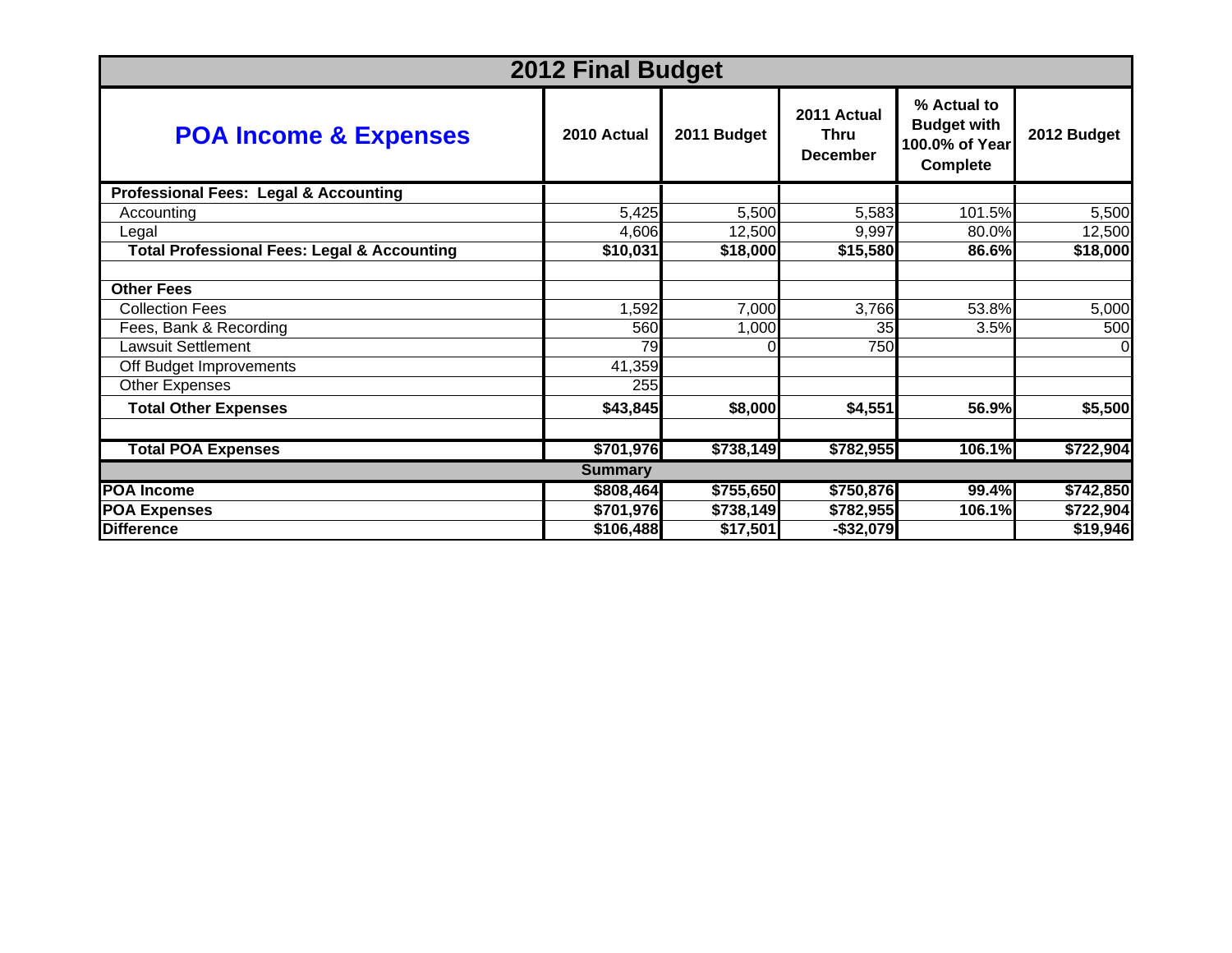| <b>2012 Final Budget</b>                  |                            |             |                                               |                                                                        |             |  |
|-------------------------------------------|----------------------------|-------------|-----------------------------------------------|------------------------------------------------------------------------|-------------|--|
| <b>POA Income &amp; Expenses</b>          | 2010 Actual                | 2011 Budget | 2011 Actual<br><b>Thru</b><br><b>December</b> | % Actual to<br><b>Budget with</b><br>100.0% of Year<br><b>Complete</b> | 2012 Budget |  |
|                                           | <b>SECTION 5 AMENITIES</b> |             |                                               |                                                                        |             |  |
|                                           | <b>Income</b>              |             |                                               |                                                                        |             |  |
| <b>Section 5 Amenities Income</b>         |                            |             |                                               |                                                                        |             |  |
| Section 5 Commons Fees \$20 x 68 lots     | 1,320                      | 1,360       | 1,318                                         | 96.9%                                                                  | 1,360       |  |
| Section 5 Gate Fees \$40 x 49 Lots        | 2,005                      | 1,960       | 1,945                                         | 99.2%                                                                  | 1,960       |  |
| Section 5 Marina Fees (\$200 x 20)        | 3,837                      | 5,000       | 4,000                                         | 80.0%                                                                  | 4,000       |  |
| Section 5 Marina Slip Sales               |                            | 2,500       | 1,000                                         | 40.0%                                                                  | 1,000       |  |
| Section 5 Interest Income                 | 35                         | 50          | 40                                            | 80.0%                                                                  | 50          |  |
| <b>Total Section 5 Marina Income</b>      | \$7,197                    | \$10,870    | \$8,303                                       | 76.4%                                                                  | \$8,370     |  |
|                                           | <b>Expenses</b>            |             |                                               |                                                                        |             |  |
| <b>Section 5 Marina Expenses</b>          |                            |             |                                               |                                                                        |             |  |
| Section 5 Marina Administration Fee       | 100                        | 100         | 100                                           | 100.0%                                                                 | 100         |  |
| Section 5 Marina Insurance                | 1,622                      | 2,865       | 2,968                                         | 103.6%                                                                 | 3,000       |  |
| Section 5 Marina Repairs                  | 1,852                      | 500         | 329                                           | 65.8%                                                                  | 500         |  |
| Section 5 Marina SJRA                     | 1,545                      | 1,545       | 1,546                                         | 100.1%                                                                 | 1,425       |  |
| <b>Section 5 Marina Utilities</b>         | 64                         | 250         | $\overline{38}$                               | 15.2%                                                                  | 250         |  |
| <b>Total Section 5 Marina Expenses</b>    | \$5,183                    | \$5,260     | \$4,981                                       | 94.7%                                                                  | 5,275       |  |
| <b>Section 5 Commons Expenses</b>         |                            |             |                                               |                                                                        |             |  |
| Section 5 Commons Adminstration Fee       | 100                        | 100         | 100                                           | 100.0%                                                                 | 100         |  |
| Section 5 Commons Spillway Repairs        | 4,127                      | 8,000       |                                               | 0.0%                                                                   | $\Omega$    |  |
| <b>Total Section 5 Commons Expenses</b>   | 4,227                      | 8,100       | 100                                           | 1.2%                                                                   | 100         |  |
| <b>Section 5 Gate Expenses</b>            |                            |             |                                               |                                                                        |             |  |
| Section 5 Adminstration Fee               | 100                        | 100         | 100                                           | 100.0%                                                                 | 100         |  |
| Section 5 Gate Insurance                  | 186                        | 200         |                                               | 0.0%                                                                   | 200         |  |
| Section 5 Gate Repairs                    | 381                        | 2,000       | 1,755                                         | 87.8%                                                                  | 2,000       |  |
| <b>Section 5 Gate Utilities</b>           | 332                        | 300         | 311                                           | 103.7%                                                                 | 350         |  |
| <b>Total Section 5 Gate Expenses</b>      | \$999                      | \$2,600     | \$2,166                                       | 83.3%                                                                  | 2,650       |  |
| <b>Total Section 5 Amenities Expenses</b> | \$10,409                   | \$15,960    | \$7,247                                       | 45.4%                                                                  | \$8,025     |  |
| <b>Summary</b>                            |                            |             |                                               |                                                                        |             |  |
| <b>Section 5 Amenities Income</b>         | \$7,197                    | \$10,870    | \$8,303                                       | 76.4%                                                                  | \$8,370     |  |
| <b>Section 5 Amenities Expense</b>        | \$10,409                   | \$15,960    | $\sqrt{57,247}$                               | 45.4%                                                                  | \$8,025     |  |
| <b>Difference</b>                         | $-$3,212$                  | $-$5,090$   | \$1,056                                       |                                                                        | \$345       |  |